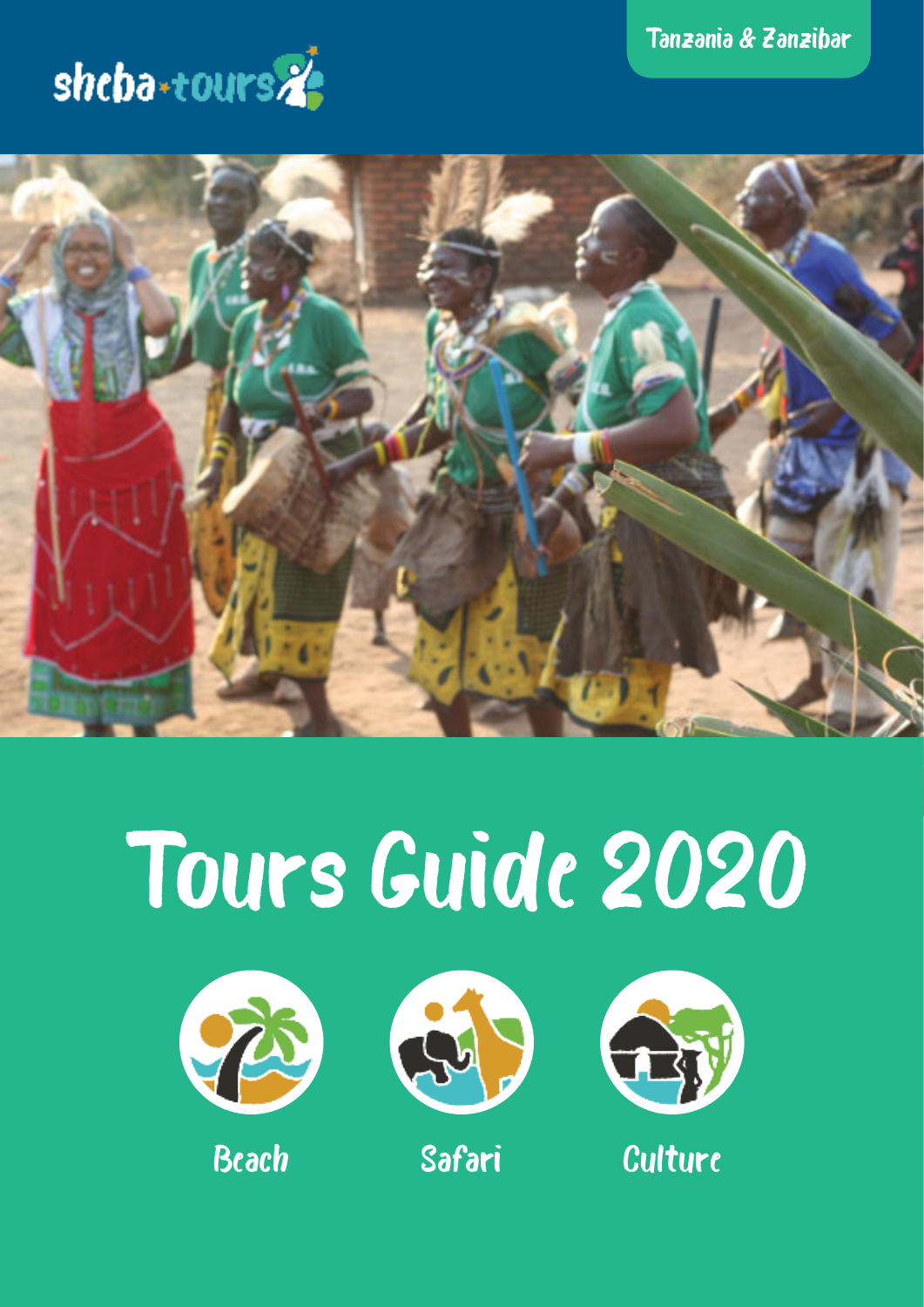# Cultural Zanzibar

Explore vibrant, historical Stone Town, discover fruits and spices then relax on a paradise beach. Engage all your senses on this spectacular 5-night tour; see the ornate doorways of Stone Town's exciting labyrinth streets, smell the delicious aroma of the cinnamon tree on a spice farm, hear the gentle lapping of water as you cruise along the Stone Town waterfront at night, taste the flavours of Zanzibar's rich cuisine at the famous Lukman restaurant and touch the soft, white sand as you watch the sun set on one of Zanzibar's stunning beaches.

**Price** from \$1481\*

**Duration** 5 nights

**Location** Zanzibar, Tanzania

# **Day 1**

Pick up from Zanzibar airport or harbour and transfer to Stone Town hotel.

# **Day 2**

After breakfast, depart for Stone Town tour including the Anglican Cathedral, slave markets, Palace of the Sultans, Tip Tip's House, the Old Arabic Fort, Forodhani Park and doors of Stone Town. Points of interest include henna art and the fruit and vegetable market. Lunch will be taken at the Lukman restaurant in Stone Town and there will be some free time in the afternoon to explore at your leisure. Depart Stone Town hotel in the evening for a sunset cruise along the waterfront. Dinner to be taken at a local restaurant of your choice.

# **Day 3**

Depart Stone Town hotel for a spice tour followed by an opportunity to shop spices, soaps and crèmes which are all hand made by the community. Lunch is included. After lunch, you will be transferred to a beach hotel on the East or North East coast. Accommodation on half board basis is included.

# **Day 4**

Spend the day at leisure on the beach or at the resort. Diving courses may be available at an additional cost. Accommodation on half board basis is included.

**Day 5** As above.

# **Day 6**

After breakfast, depart for Zanzibar airport or harbour.

*\*Price shown is in US dollars and based on one adult departing during low season. Discounts applied to groups.*

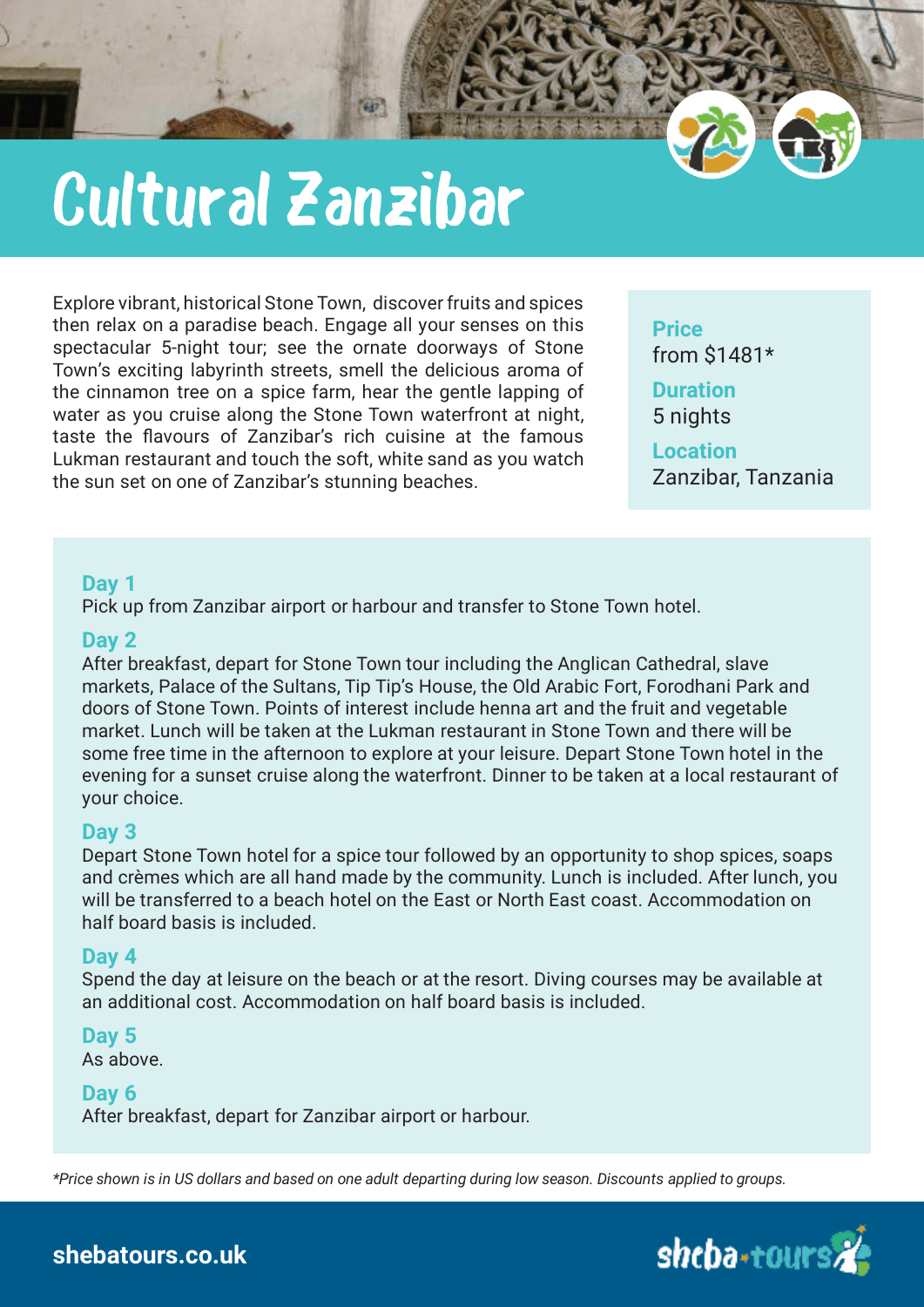

Prepare to journey back in time on this 3-night tour. Learn about the rich history of Zanzibar including its numerous rulers. Visit Prison Island, which was used for 'rebellious slaves' in the 1860s, acted as a quarantine from 1923 and now provides holiday accommodation, as well as providing a home for a group of magnificent giant tortoises. Then, travel to Mangapwani on the island of Unguja and visit the 'slave caves' which were used for holding slaves from 1840s to 1880s.

**Price** from \$881\* **Duration** 3 nights **Location** Zanzibar, Tanzania

### **Day 1**

Pick up from Zanzibar airport or harbour and transfer to Stone Town hotel.

### **Day 2**

After breakfast, depart for Stone Town tour including the Anglican Cathedral, slave markets, Palace of the Sultans, Tip Tip's House, the Old Arabic Fort, Forodhani Park and doors of Stone Town. Points of interest include henna art and the fruit and vegetable market. Lunch will be taken at Archipelago restaurant (excludes drinks) in Stone Town followed by a boat ride to Changuu aka Prison Island. Dinner at a local restaurant.

# **Day 3**

After breakfast, depart for Mangapwani. Visit the slave caves and chambers. Lunch will be taken at Mangapwani Serena restaurant which comprises of a series of traditional 'makuti bandas' set into the lush hillside overlooking an idyllic beach. At an additional cost, you can also enjoy fishing, snorkelling, kayaking or catamaran rides at the wellequipped watersports centre. Depart for Stone Town late in the afternoon. Dinner at a local restaurant.

### **Day 4**

After breakfast, depart for Zanzibar airport or harbour.

*\*Price shown is in US dollars and based on one adult departing during low season. Discounts applied to groups.*

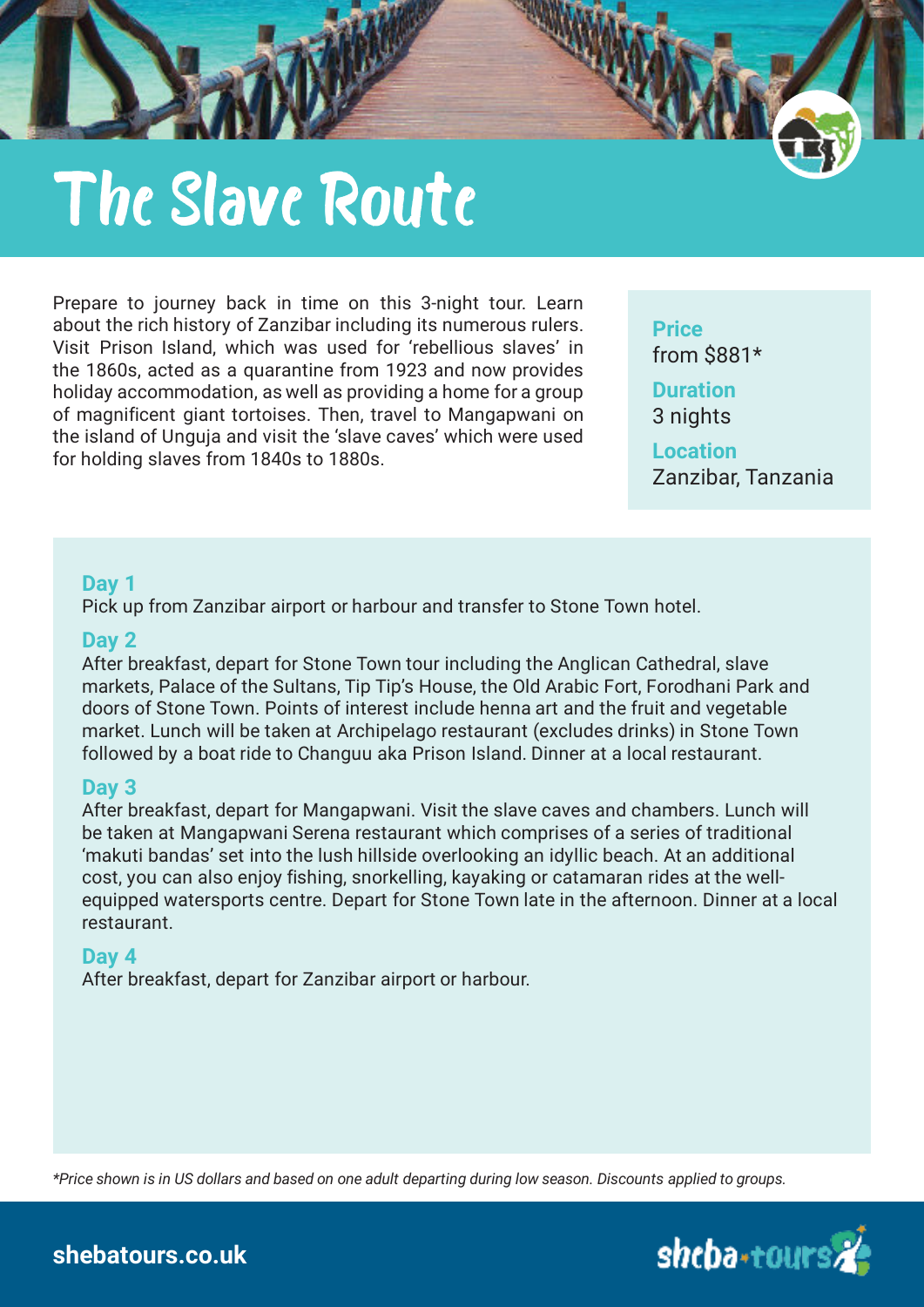# Swahili Classic

This 3-night tour will give you an authentic taste of Zanzibar. See what life is like for locals and learn from them. Explore the fish market of Mkokotoni, see how palm tree leaves are used to make equipment for daily life, how dhows are built and repaired, and more.

**Price** from \$1076\*

**Duration** 3 nights

**Location**

Zanzibar, Tanzania

# **Day 1**

Pick up from Zanzibar airport or harbour and transfer to Stone Town hotel.

# **Day 2**

Depart Stone Town hotel for a spice tour followed by an opportunity to shop spices, soaps and crèmes which are all hand made by the community. Enjoy a Swahili lunch at Serena Restaurant in Mangapwani followed by a visit to the 'slave caves'. Dinner at a restaurant in Stone Town.

# **Day 3**

After breakfast, discover the '1000 Hands of Zanzibar' including a visit to a typical Zanzibar village and a turtle sanctuary in Nungwi. Lunch at a local restaurant followed by transfer back to Stone Town hotel. In the evening, depart from the hotel for a sunset cruise along the Stone Town waterfront. Dinner at a local restaurant.

# **Day 4**

After breakfast, depart for Zanzibar airport or harbour.

*\*Price shown is in US dollars and based on one adult departing during low season. Discounts applied to groups.*

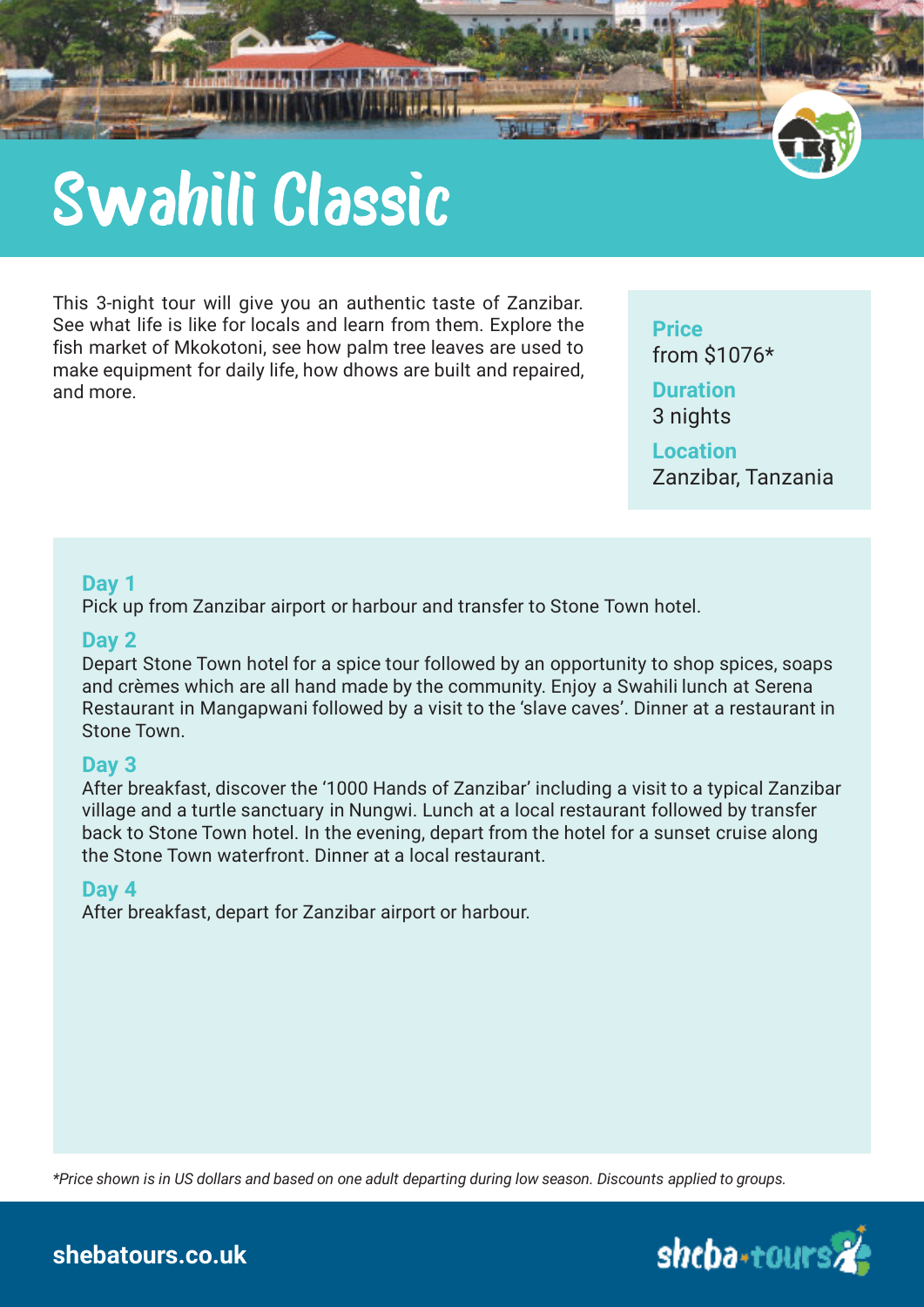

# Best of Zanzibar

This tour will allow you to experience both the cultural and natural aspects of Zanzibar. You will explore the historic Stone Town on the west coast of Unguja, with its vibrant food market and beautiful Old Fort, and Chake-Chake on the west coast of Pemba, where you will go on a thrilling game drive, visit Ole Kidike for a taste of village life and have the opportunity to see the world's biggest fruit bats. This is the ideal tour for those wanting to experience the very best that Zanzibar has to offer.

**Price** from \$1989\*

**Duration** 5 nights

**Location** Zanzibar, Tanzania

# **Day 1**

Pick up from Zanzibar airport or harbour and transfer to Stone Town hotel.

### **Day 2**

After breakfast, embark on a historical tour of Stone Town. Lunch at a local restaurant followed by a spice tour. Spend the evening exploring at your leisure and dine out at a restaurant of your choosing at your own expense.

### **Day 3**

After breakfast, you will be transferred to the airport for your flight to the island of Pemba. Dinner will be taken at Chake Chake Pemba Island Hotel, where you will stay the night.

### **Day 4**

After breakfast, you will travel to Ole Kidike for a village tour including an opportunity for cooking and handicraft lessons. Dinner will be taken at Chake Chake Pemba Island Hotel, where you will stay the night.

# **Day 5**

After breakfast, you will go on a morning game drive. Lunch will be followed by another exciting game drive. Dinner will be taken at Chake Chake Pemba Island Hotel, where you will stay a final night.

# **Day 6**

After breakfast, depart for Zanzibar airport or harbour.

*\*Price shown is in US dollars and based on one adult departing during low season. Discounts applied to groups.*

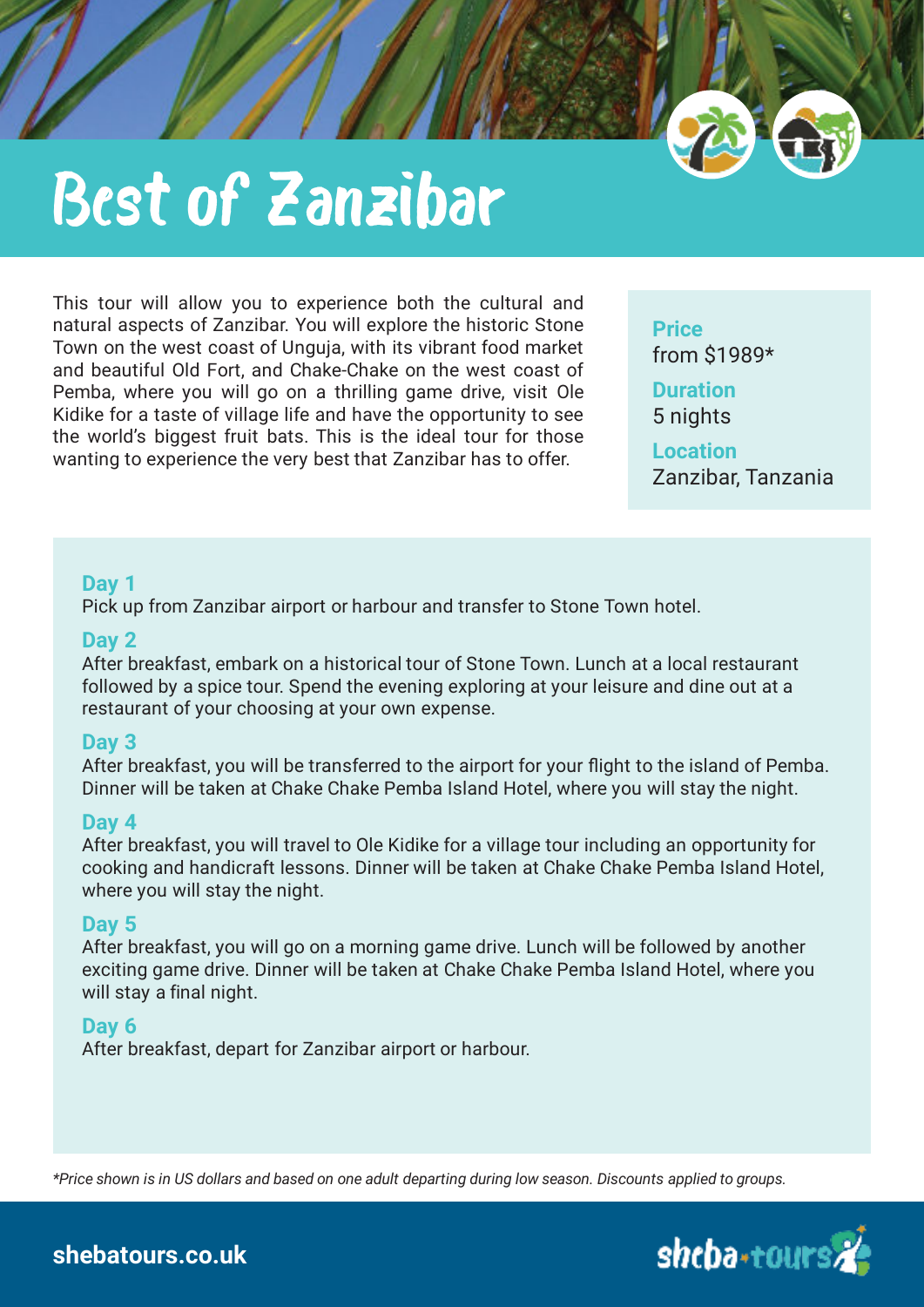# Taste of Safari: Arusha

The Arusha National Park features a variety of different terrains, from vast open savannah to lush grassland. Take in the beauty of the alkaline lakes and spectacular Ngurdoto Crater. With elephants, buffaloes, giraffes and leopards calling Arusha National Park their home, you're sure to spot some spectacular wildlife. Hiking is possible, too - the climb up Mount Meru is superb, often providing the best views available of Mount Kilimanjaro.

**Price** from \$359\* **Duration** Day trip **Location**

Tanzania

#### **Day 1**

Depart Arusha for Arusha National Park. Enjoy a morning game drive followed by a packed lunch. After lunch, head off on another thrilling game drive before travelling back to Arusha.

*\*Price shown is in US dollars and based on one adult departing during low season. Discounts applied to groups.*

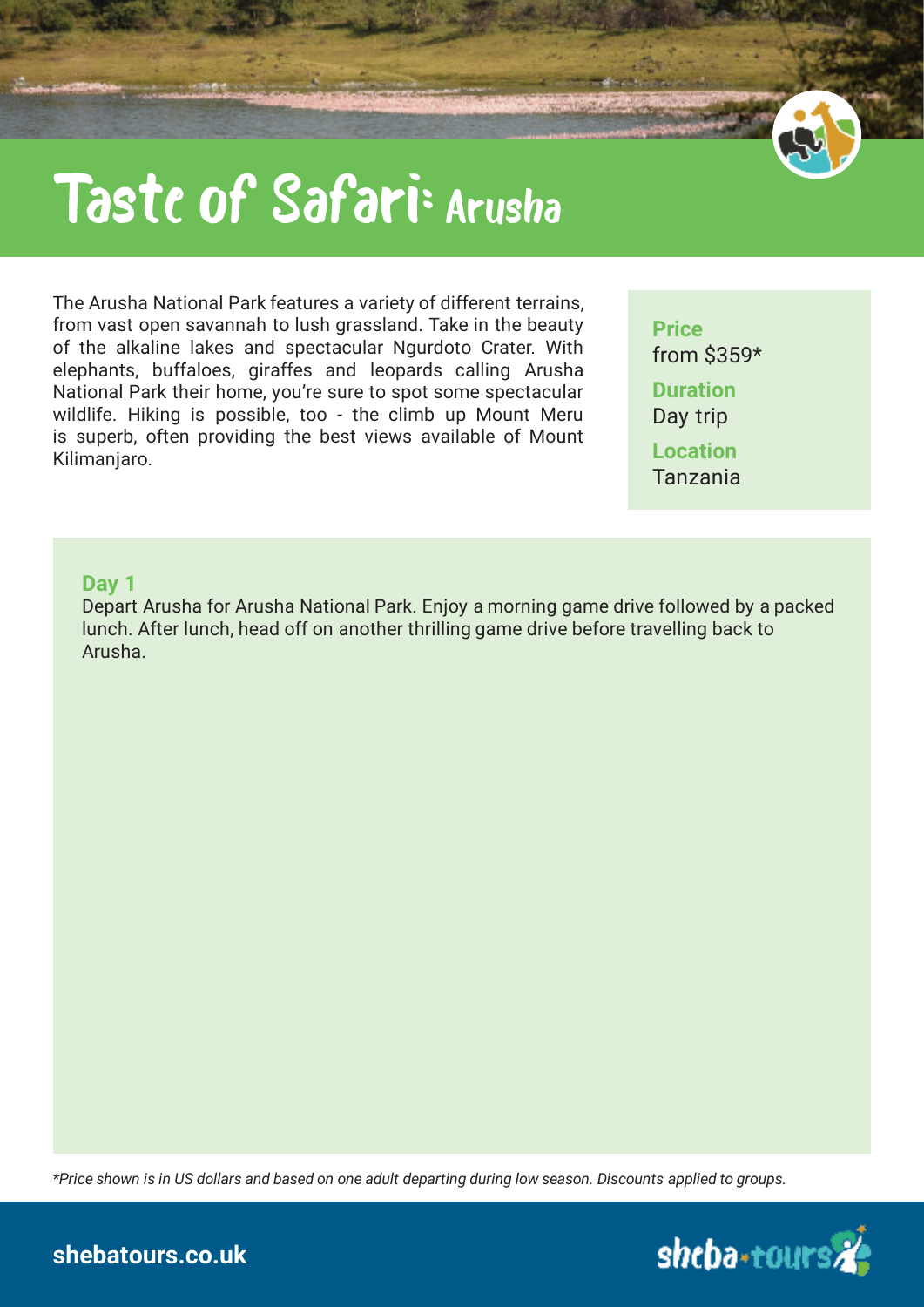

# Taste of Safari: Manyara

Lake Manyara National Park is one of the most diverse in Tanzania. The land area of the park lies in between the Rift wall to the west and Lake Manyara, an alkaline lake, to the east. Manyara is a bird paradise with more than 380 species. It is also one of the best places to see leopards. Lions also hunt on the grassy shores of the lake. A hot lunch at Mama Pare's restaurant is included.

**Price** from \$429\* **Duration** Day trip **Location** Tanzania

#### **Day 1**

Depart Arusha for Lake Manyara National Park. Enjoy a morning game drive followed by a hot lunch at Mama Pare's restaurant. After lunch, head off on another thrilling game drive before travelling back to Arusha.

*\*Price shown is in US dollars and based on one adult departing during low season. Discounts applied to groups.*

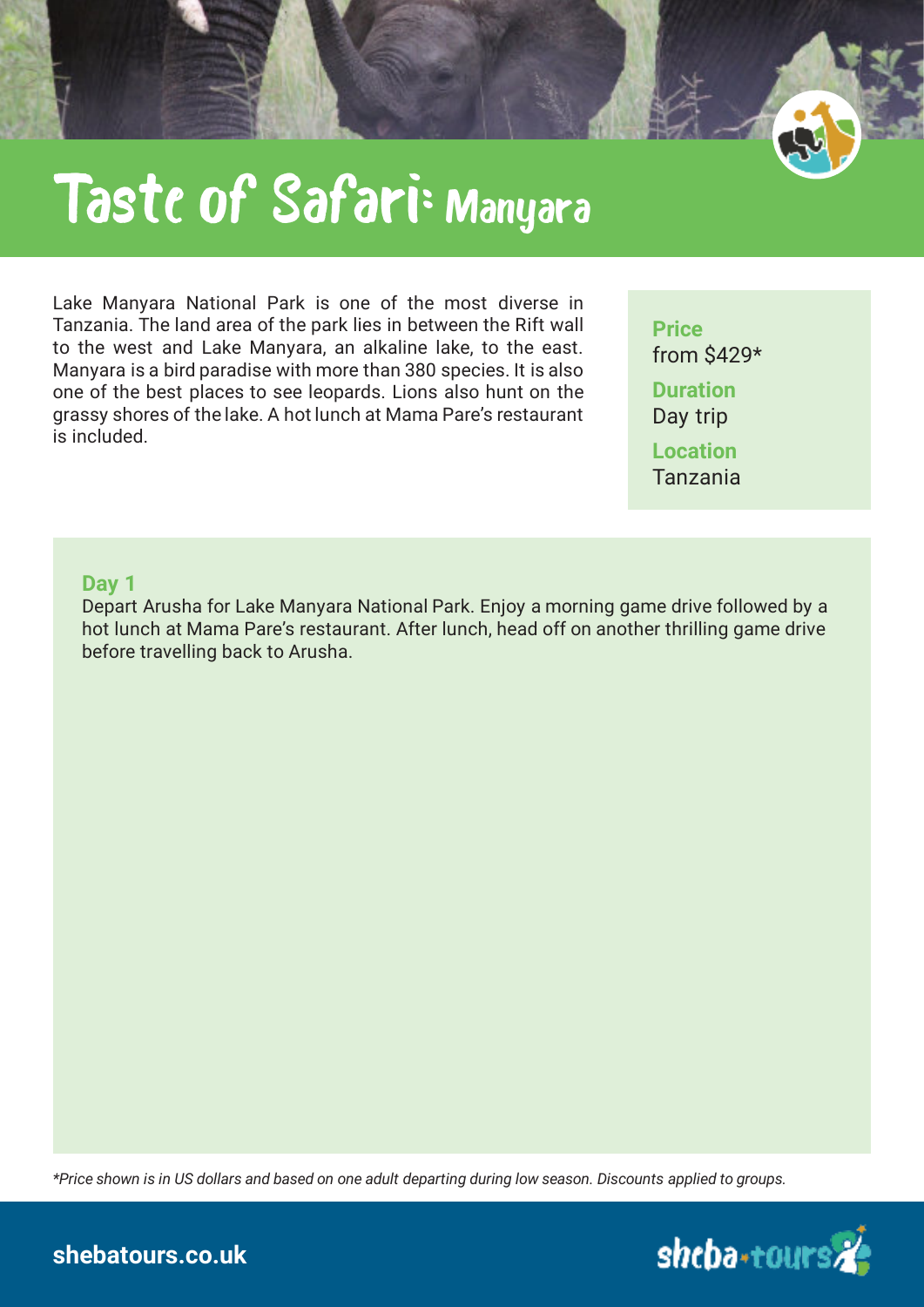

# Taste of Safari: Tarangire

Tarangire National Park is known for its tree-climbing lions and for its very big herds of buffalo. This is one of Africa's little-known gems and is a must for all lovers of wilderness and solitude. The game numbers are staggering: 30,000 zebra, 25,000 wildebeest, 5,000 buffalo, 3,000 elephant, 2,500 Maasai giraffe and over 1,000 fringe-eared oryx (gemsbok). Predators include lions, cheetahs and leopards. Those with a keen interest in birds will want to look out for the endemic ashy starling, rufous-tailed weaver and black-collared lovebird.

**Price** from \$449\* **Duration** Day trip **Location** Tanzania

#### **Day 1**

Depart Arusha for Tarangire National Park. Enjoy a morning game drive followed by a packed lunch. After lunch, head off on another thrilling game drive before travelling back to Arusha.

*\*Price shown is in US dollars and based on one adult departing during low season. Discounts applied to groups.*

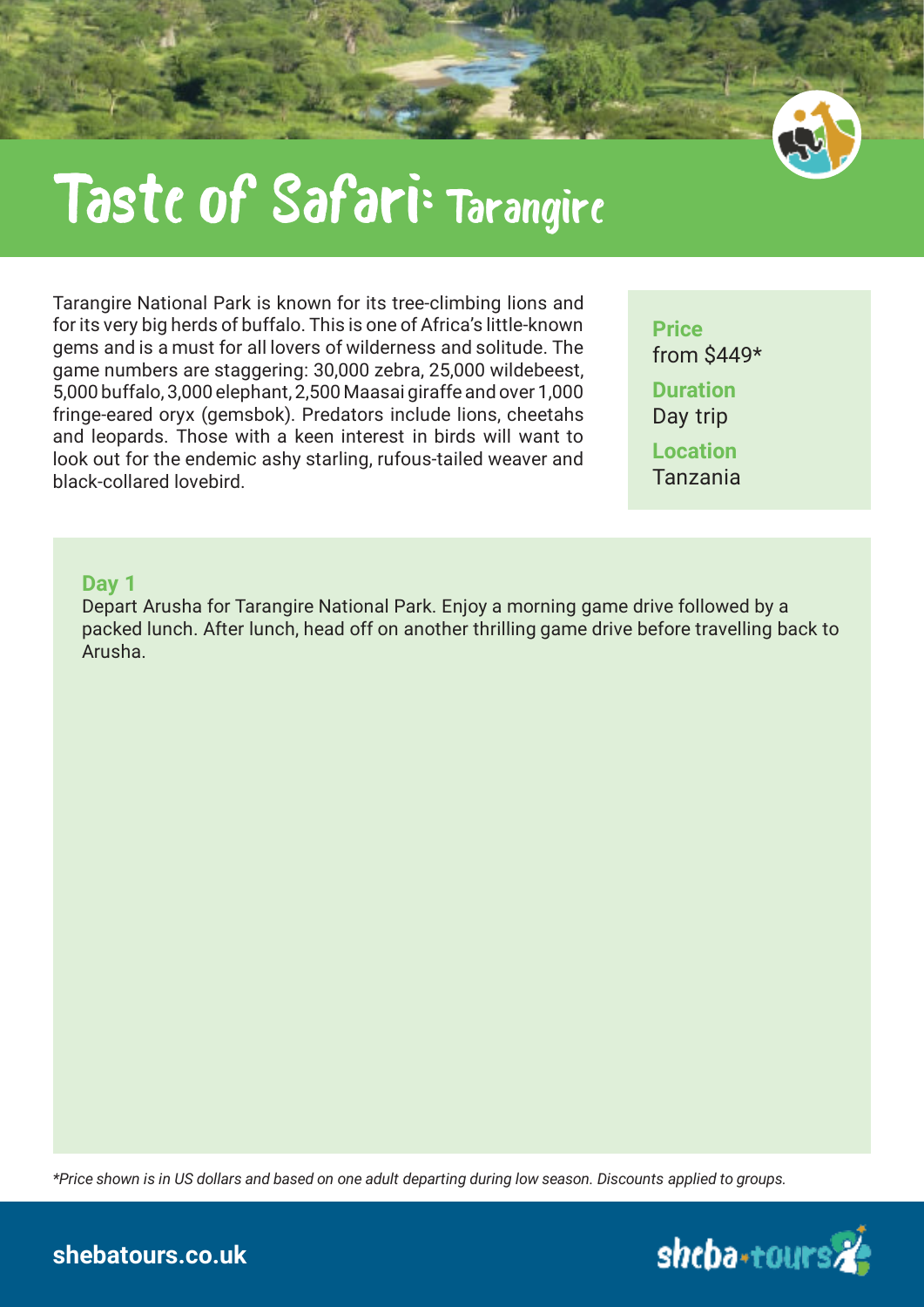

# 3 in 3: Tarangire, Ngorongoro & Manyara

From flamingos on the shores of Lake Manyara to herds of buffalo in Tarangire, this tour is a wildlife lovers' dream. **Price** 

from \$1761\* **Duration** 2 nights **Location** Tanzania

# **Day 1**

Depart Arusha for Tarangire National Park with a packed lunch. Tarangire is far from the biggest of the Tanzanian parks but its unrivalled landscape of open plains, dotted with thousands of baobabs, is unforgettable. Tarangire National Park is known for its treeclimbing lions and for its very big herds of buffalo. Dinner and overnight at Eileen's Tree Inn in Karatu.

# **Day 2**

Today, you will descend 2000 feet to the floor of the Ngorongoro Crater for an all day crater tour. Explore the forest areas that are inhabited by monkeys and elephants, the lake area, where you may see flamingos and the open savannah where lions hunt for food. Packed lunch included. Dinner and overnight at Eileen's Tree Inn in Karatu.

### **Day 3**

Enjoy a morning game drive in Lake Manyara National Park whose inhabitants include hippos, monkeys, flamingos and other varieties of birds. Hot lunch to be taken at Mama Pare's restaurant. Opportunity for cooking lessons, cycling and/or a village walk available here. Late afternoon drive back to Arusha.

*\*Price shown is in US dollars and based on one adult departing during low season. Discounts applied to groups.*

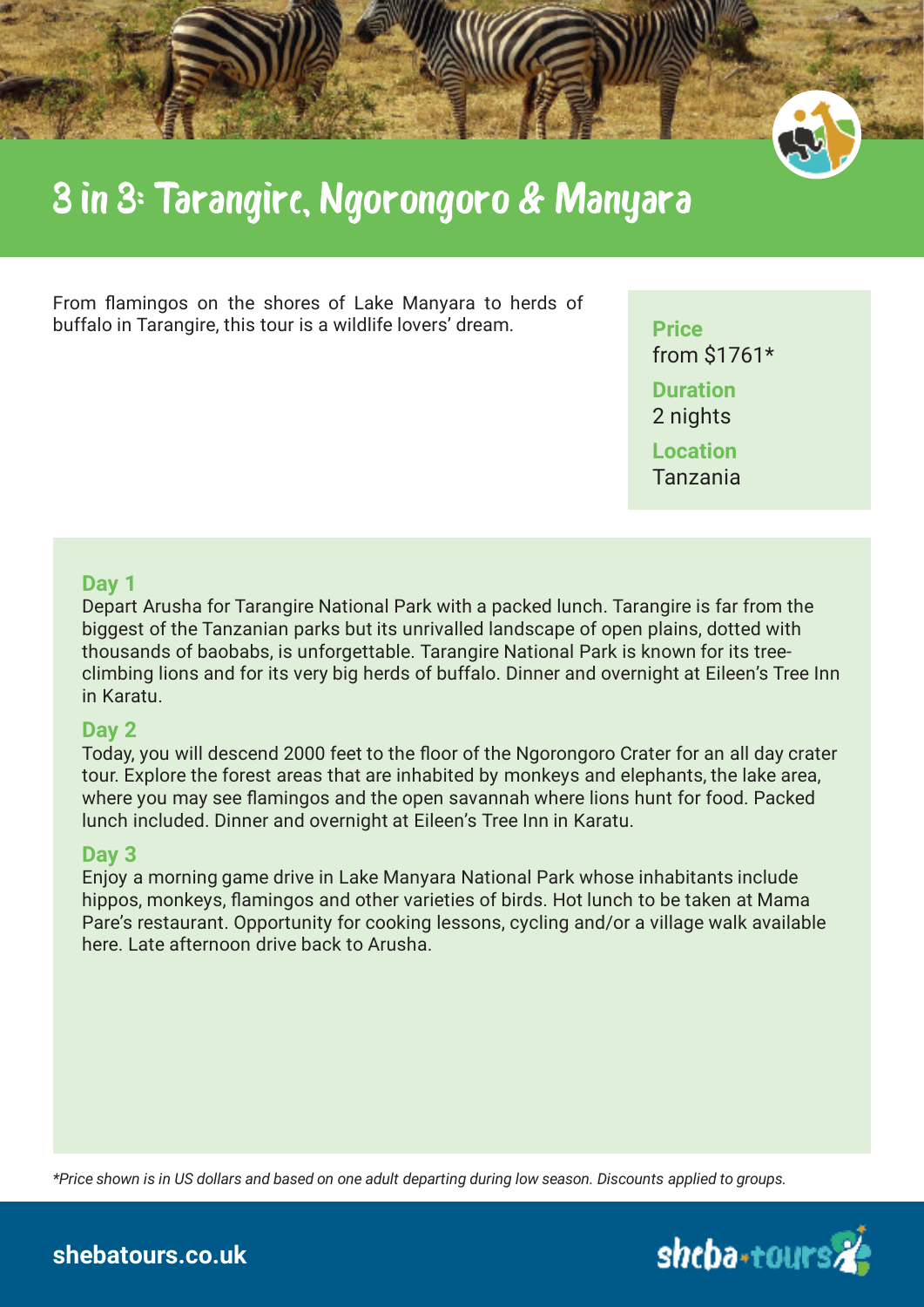

See the very best Tanzania has to offer on this 6 day tour including the Tarangire National Park, Ngorongoro Crater, Lake Manyara and the mighty Serengeti.

**Price** from \$3585\* **Duration** 5 nights

**Location** Tanzania

### **Day 1**

Pick up from airport and transfer to Sheba Lodge for dinner and overnight.

### **Day 2**

After breakfast, depart with a packed lunch for Tarangire National Park arriving in time for an afternoon game drive. The lesser kudu, eland, lion and gerenuk can be found in this beautiful park, noted for its multitude of baobab trees and its tree-climbing lions. Dinner and overnight at Eileen's Tree Inn in Karatu.

### **Day 3**

After breakfast, drive to the Ngorongoro Conservation Area with a packed lunch. This afternoon, you will descend 2000 feet to the floor of the crater for a day crater tour. Explore the forest areas that are inhabited by monkeys and elephants, the lake area, where you may see flamingos and the open savannah where lions hunt for food. Dinner and overnight at Eileen's Tree Inn in Karatu.

### **Day 4**

Drive to the Serengeti National Park via Olduvai Gorge, the site of Louis and Mary Leakey's renowned archaeological discoveries. Their findings include some of man's earliest known ancestral remains. Lunch at Thorn Tree Camp in Serengeti. You will have an afternoon game drive in the endless plains of the Serengeti for a chance to see the great herds of wildebeest, zebras and gazelles or a pride of lions lounging in the shade. Dinner and overnight at Thorn Tree Camp in Serengeti.

Continues overleaf.

shcba+tours